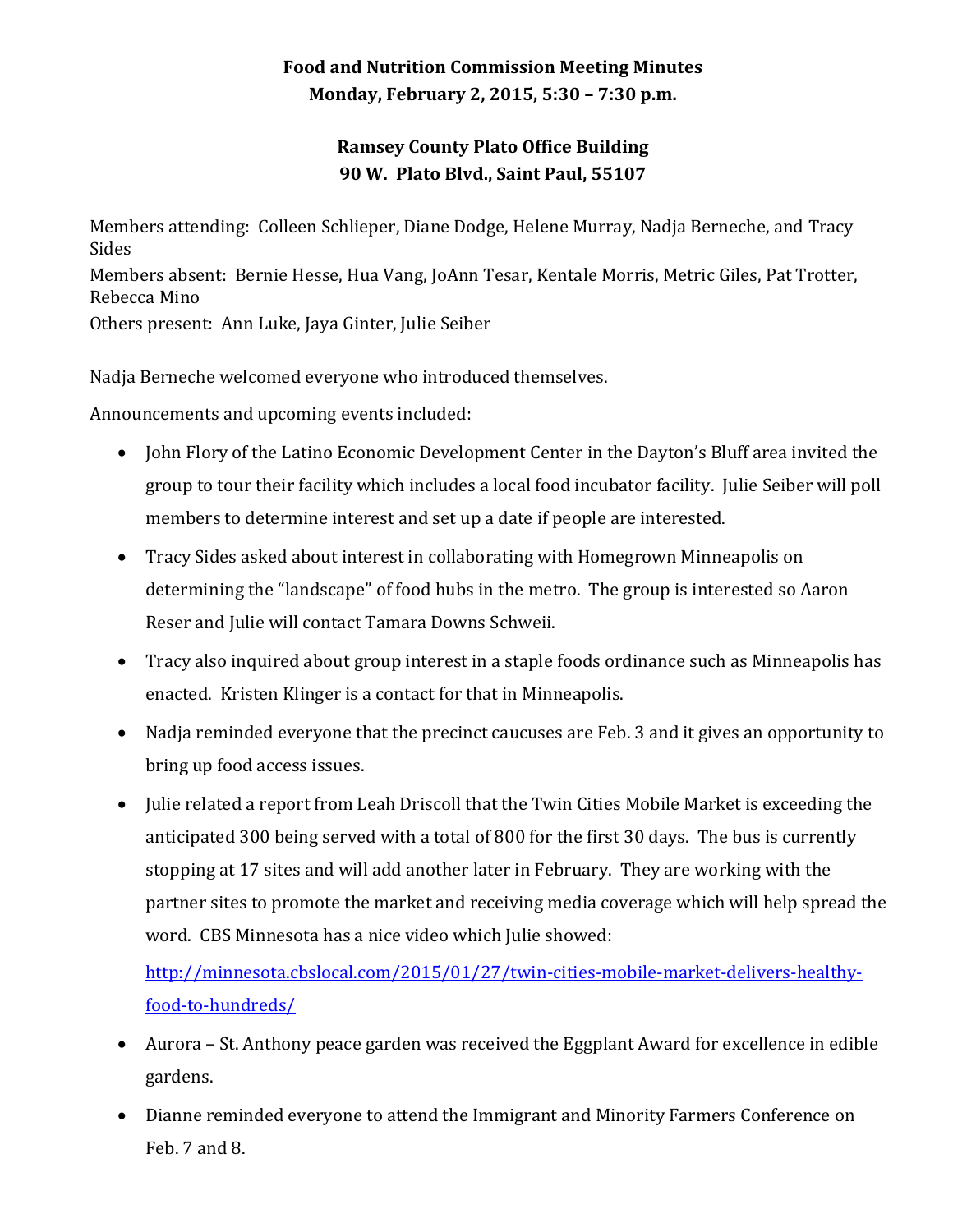Nadja and Julie reported on meeting with City of Saint Paul staff—Anne Hunt, Samantha Henningson, Mark Granlund, and Tyler McLean. Julie was asked to contact Mark Granlund to give the group more information on the orchard project. Dianne was interested in more information from Anne Hunt about the Pollinator Task Force. There was interest in more information about the seed library issue and the Food Charter. HRA lease issues were discussed.

Helene gave an update on the urban agriculture development zone legislation that was brought up at the January meeting. A bill has been introduced in the House (HF153, introduced by Karen Clark with 7 co-sponsors). There is no companion bill in the Senate yet. The bill is different than the proposal discussed last month. It is now related to requiring comprehensive plans for cities with greater than 60,000 residents to include urban agriculture zones and an approach for development and maintenance of the zones.

Tracy Sides gave highlights of her Food Sovereignty trip to Cuba. She said that agro-ecology is the foundation of their food system with "clean food" policies in place to align agriculture, food and health. She will give a presentation about the trip on March 20, 2015, 7 – 9 pm. Watch for more information.

Jaya Ginter described the SHIP mini-grant availability. She can be contacted for more information.

Ideas for nominations for Public Health Awards were discussed. Members will work on nominations for Create: the Community Meal, Twin Cities Mobile Market, and Megan Phinney for her work with youth related to the Aurora St. Anthony Peace Garden. Nomination form is on the web site. [http://www.co.ramsey.mn.us/ph/au/rc\\_public\\_health\\_awards.htm](http://www.co.ramsey.mn.us/ph/au/rc_public_health_awards.htm)

The commission membership openings were discussed. The Ramsey County application process is open until Feb. 27 with application form on the web site:

<http://www.co.ramsey.mn.us/cb/ma/volunteer.htm>

The meeting was adjourned at 7:30.

| UPCOMING MTG. | MEETING DETAILS: 90 W. Plato Blvd., Saint Paul, 55107 |
|---------------|-------------------------------------------------------|
| <b>DATES</b>  | $5:30 - 7:30$ pm                                      |
| March 2, 2015 |                                                       |
| April 6, 2015 |                                                       |
| May 4, 2015   |                                                       |